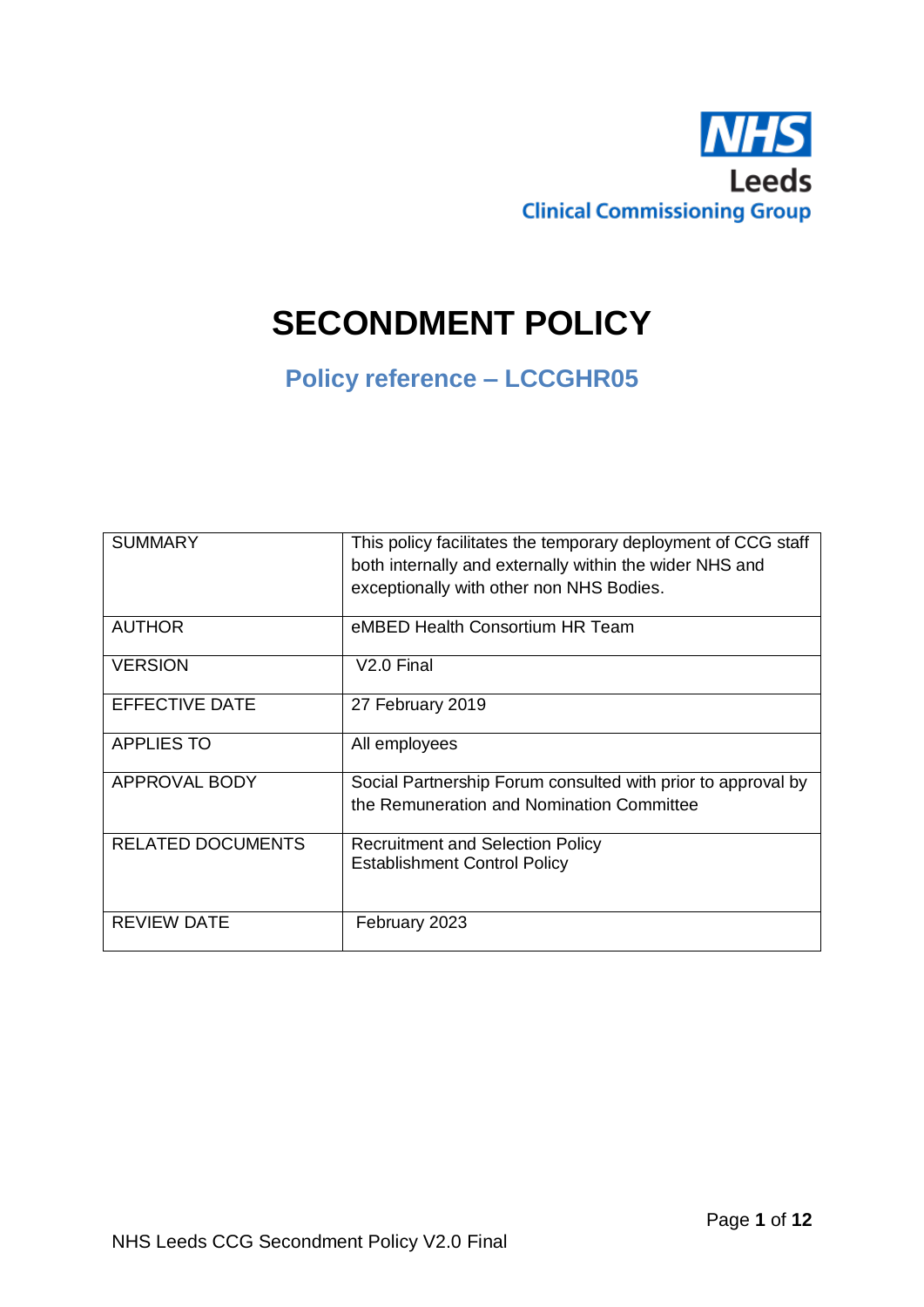# **VERSION CONTROL SHEET**

| <b>Version</b> | Date       | <b>Author</b>                          | <b>Status</b> | <b>Comment</b>                                                                                                                                                          |
|----------------|------------|----------------------------------------|---------------|-------------------------------------------------------------------------------------------------------------------------------------------------------------------------|
| 1.1            | 04/11/2013 | Hannah<br>Morris                       | draft         | Consultation with Trade Unions via the<br>Leeds Area Social Partnership Forum                                                                                           |
| 1.2            | 09/01/2014 | Hannah<br><b>Morris</b>                | Final         | <b>GR</b>                                                                                                                                                               |
| 1.3            | 10/01/2018 | <b>HR</b> Team                         | Draft         | Updates in regards to GDPR                                                                                                                                              |
| 2.0            | 31/05/2018 | lan<br>Corbishley                      | Draft         | Review of policy and amendments<br>made                                                                                                                                 |
|                | 05/09/2018 | <b>CCG Task</b><br>and Finish<br>Group | Draft         | Full review of policy with transition to a<br>single CCG with additional input from<br><b>Workforce and Diversity Management</b><br>Group (WaDG) Task and Finish Group. |
|                | 12/12/2018 |                                        | <b>Draft</b>  | Approved by Social Partnership Forum                                                                                                                                    |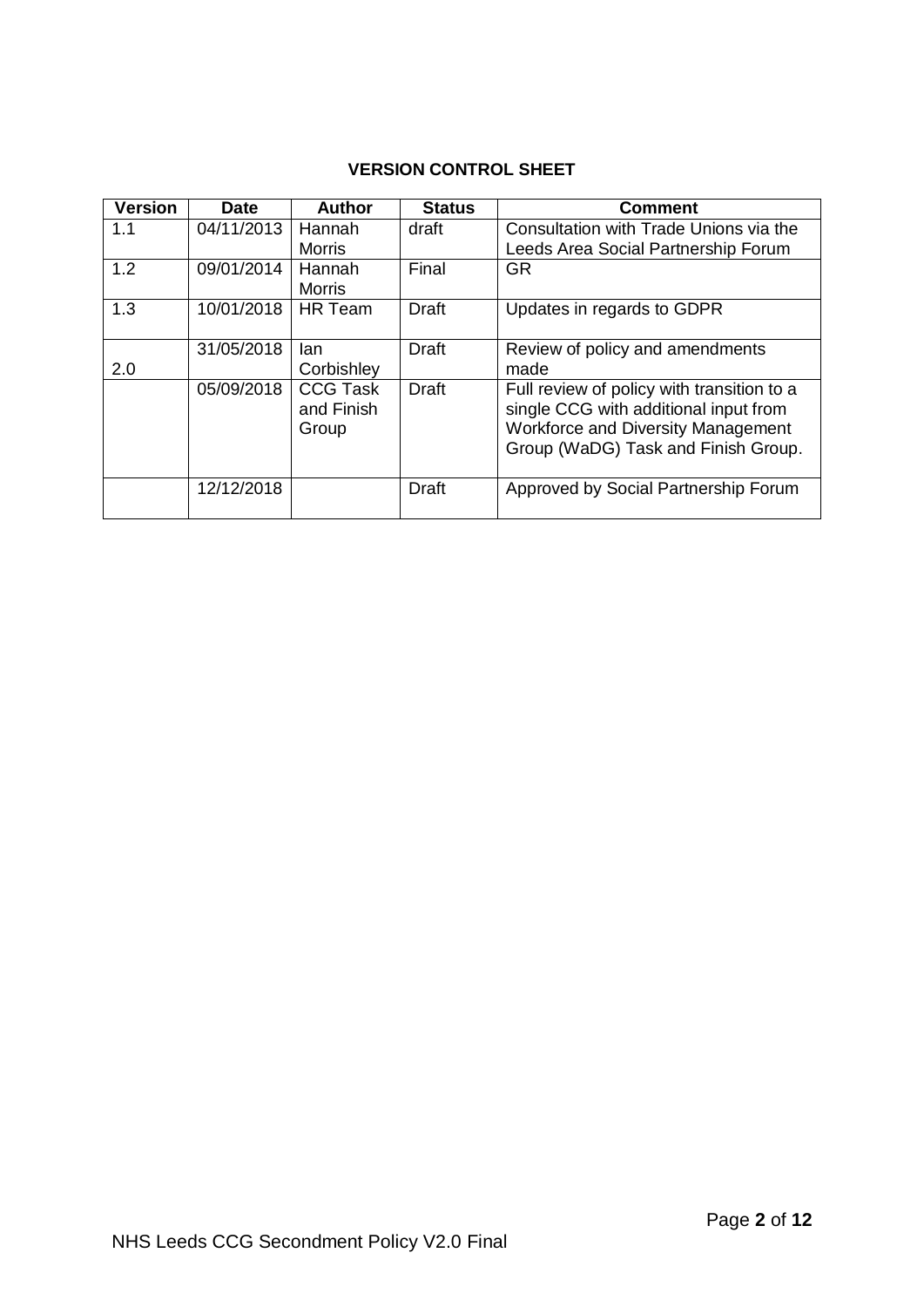# **CONTENTS**

| <b>Section</b> |                                                   | Page           |
|----------------|---------------------------------------------------|----------------|
| 1.             | Purpose                                           | 4              |
| 2.             | Scope                                             | 4              |
| 3.             | <b>Equality Statement</b>                         | 4              |
| 4.             | Accountability                                    | 4              |
| 5.             | <b>Definitions</b>                                | 4              |
| 6.             | <b>Types of Secondments</b>                       | 5              |
| 7 <sub>1</sub> | <b>Categories of Working Arrangements</b>         | 5              |
| 8.             | Implementation and Monitoring                     | 6              |
| 9.             | Responsibilities                                  | 6              |
|                | Employees<br>9.2                                  | $\overline{7}$ |
|                | 9.3 Line Managers                                 | $\overline{7}$ |
|                | Human Resources Team<br>9.4                       | $\overline{7}$ |
|                | 10. Principles                                    | 7              |
|                | 11. Internal Secondments                          | 8              |
|                | 12. External Secondments                          | 8              |
|                | 13. Funding Arrangements                          | 9              |
|                | 14. Working Arrangements                          | 9              |
|                | 15. Communication                                 | 9              |
|                | 16. Managers Responsibilities                     | 9              |
|                | 17. Termination or Extension of Secondment        | 10             |
|                | 18. Secondment Resulting in Permanent Appointment | 10             |
|                | 19. Appeal                                        | 10             |
|                | <b>Equality Impact Assessment</b>                 | 11             |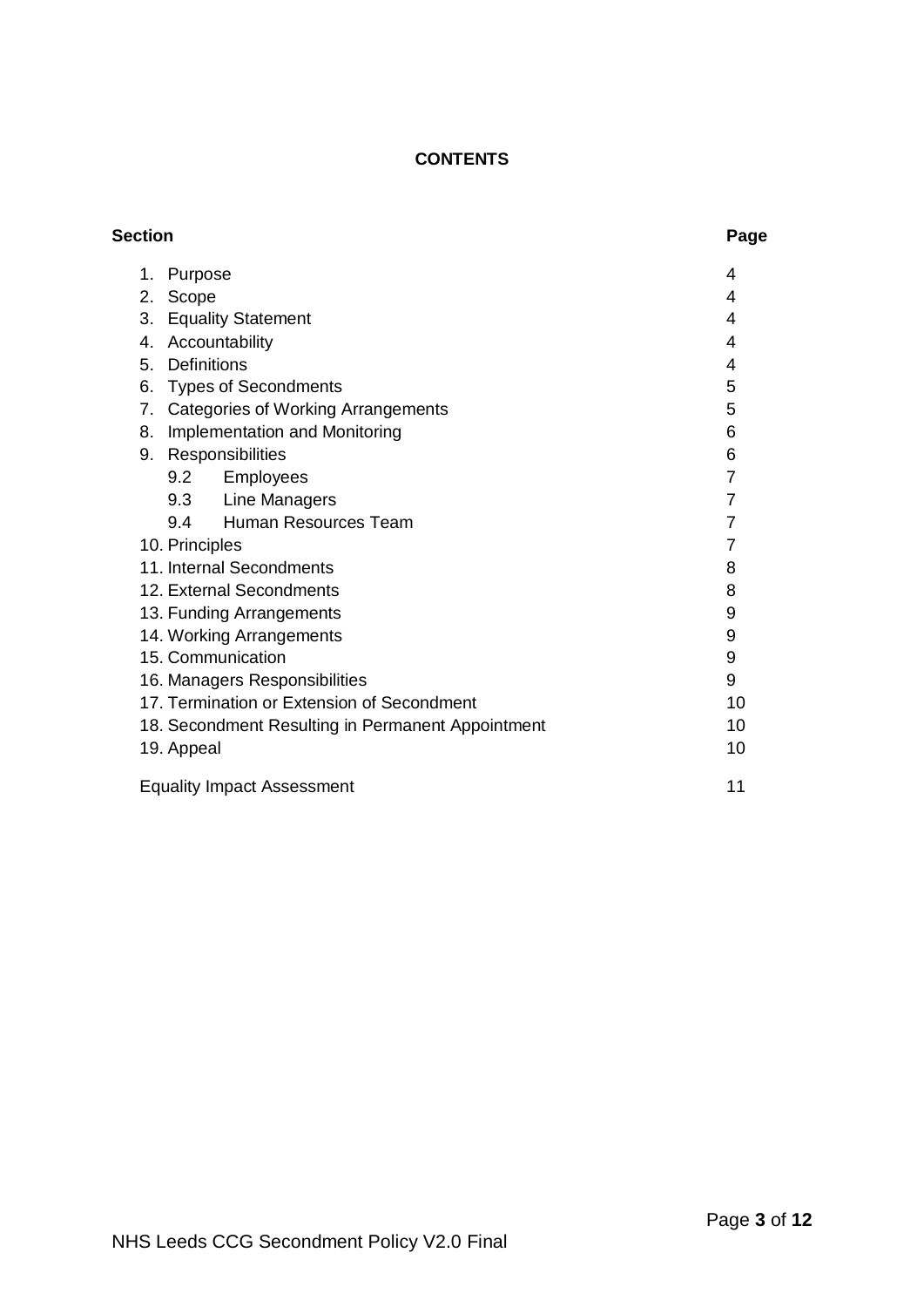# **1. PURPOSE**

- 1.1 This policy facilitates the secondment of Clinical Commissioning Group (CCG) employees internally within the CCG, externally within the wider NHS and exceptionally with other non NHS Bodies. It is also designed to encourage staff from external organisations to take up a secondment where available within the CCG, for the mutual benefit of both organisations. This policy should be read in conjunction with local guidance, associated policies and the secondment toolkit (which contains documentation to support the secondment process).
- 1.2 Secondment is advantageous by:
	- enabling movement of employees to areas requiring short-term / temporary resource
	- directing expertise where it is most needed
	- supporting "joined up" working and service improvement through cross CCG/NHS/non-NHS organisations
	- supporting employee development and flexibility of employment
	- strengthening a culture of flexibility
	- attracting employees who are flexible and keen to develop
	- developing and sharing skills and knowledge within and across organisations

#### **2. SCOPE**

2.1 This Policy will apply to all substantive employees within the CCG. Secondment opportunities are available to all substantive employees of the CCG, any application would be subject to management approval.

# **3. EQUALITY STATEMENT**

3.1 In applying this policy, the organisation will have due regard for the need to eliminate unlawful discrimination**,** promote equality of opportunity**,** and provide for good relations between people of diverse groups, in particular on the grounds of the following characteristics protected by the Equality Act (2010); age, disability, gender, gender reassignment, marriage and civil partnership, pregnancy and maternity, race, religion or belief, and sexual orientation. In addition, the CCG will ensure that employees and job applicants are not unreasonably discriminated against on the basis of other characteristics including socio-economic status, offending background, political affiliation and trade union membership. A single Equality Impact Assessment is used for all policies and procedures.

#### **4. ACCOUNTABILITY**

4.1 The Chief Executive is accountable for this policy.

#### **5. DEFINITIONS**

#### 5.1 Secondment

A working arrangement where there is a move for a temporary period, to a post either within or external to the NHS. It is a temporary move where the secondee's substantive post remains. In a situation where the substantive post is no longer available, at the end of the secondment post, the employee will be entitled to return to the employer in a role commensurate with their substantive post.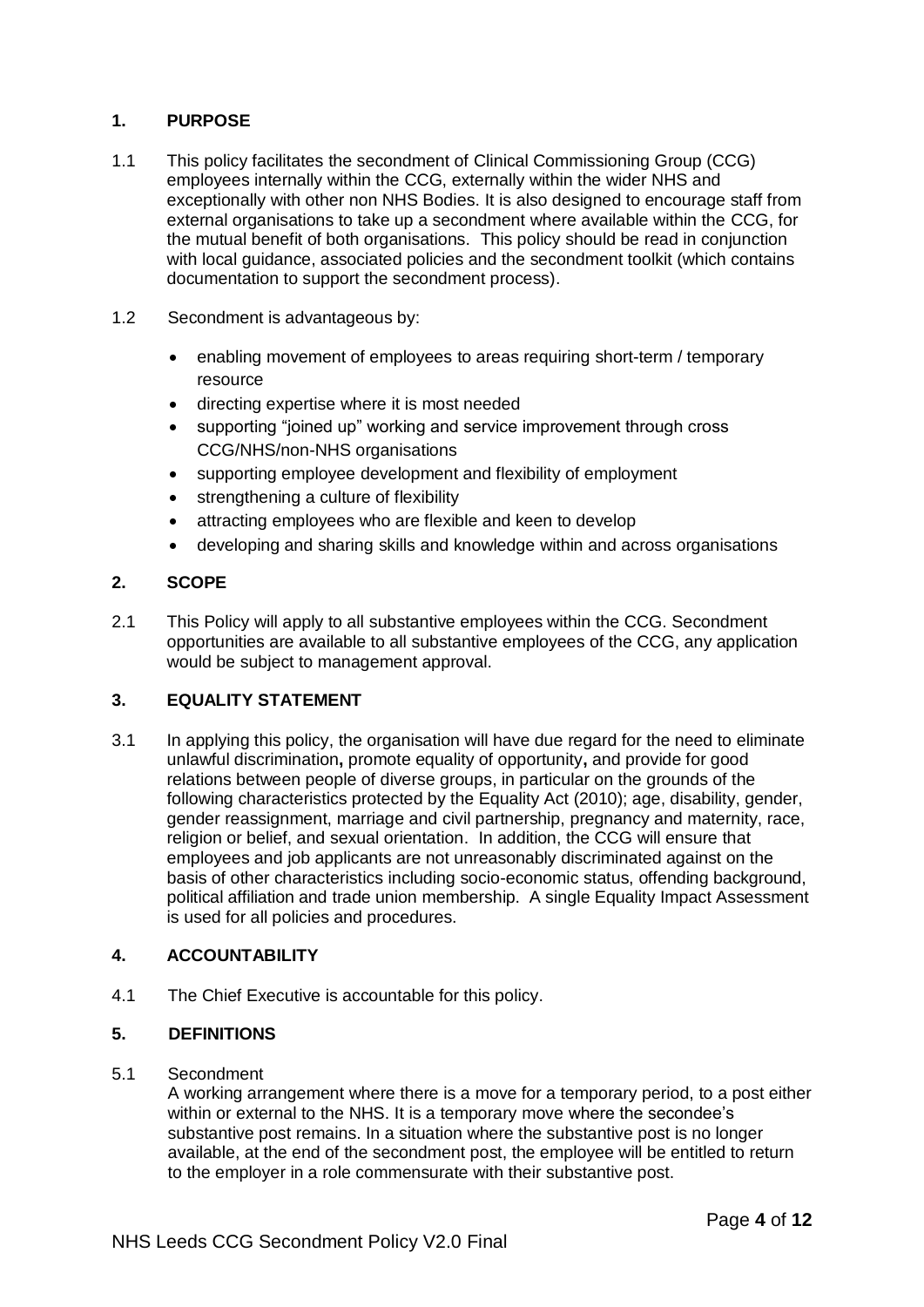#### 5.2 Secondee

The employee is referred to as the secondee for the purposes of the Host Employer and is not fully integrated into the Host organisation

#### 5.3 Employer

The organisation that employs the employee under a contract of employment.

#### 5.4 Host

The organisation that assumes some responsibilities for the secondee as defined in the Secondment Agreement for the secondment period. The employee is referred to as the secondee for the purposes of the Host Employer.

- 5.5 Partner Organisation An external organisation to which the organisation's employee is seconded.
- 5.6 Organisation NHS Leeds Clinical Commissioning Group.

#### **6. TYPES OF SECONDMENTS**

#### 6.1 Internal

Internal secondments occur when staff are seconded within the CCG. This can be in the same department/directorate, or to another area of the CCG. These posts will be advertised in accordance with CCG policies and procedures, unless there are exceptional circumstances agreed, and in partnership with staff side representation when appropriate.

6.2 External NHS

External NHS secondments occur when a member of staff is seconded to another NHS organisation.

6.3 External non-NHS

External non NHS secondment opportunities may become available in a number of organisations/sectors, e.g. Social Services, other local authority departments; Educational establishments

Secondments may also arise as a result of integrated service delivery between internal, external NHS organisations or external non-NHS organisations.

# **7. CATEGORIES OF WORKING ARRANGEMENTS**

Managers considering alternative or new working arrangements should seek advice from both HR and Finance to assess the implications of implementing change and where appropriate consult the CCG's other policies and guidance. Working arrangements (not including flexible or contract type) vary but the main ones adopted by Leeds CCG are listed below: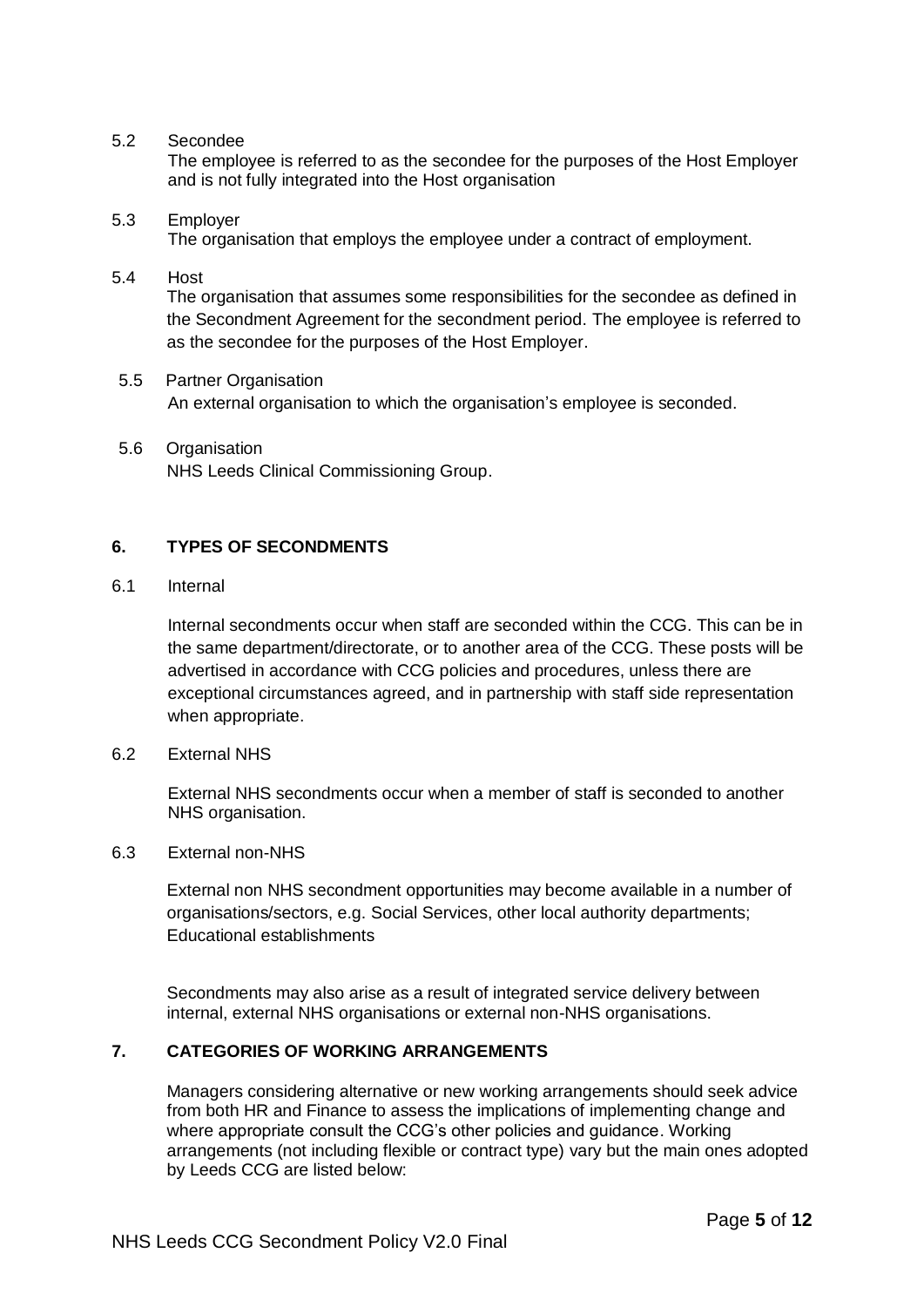- Aligned work priorities are aligned towards supporting a particular system.
- Assigned post is assigned to work in a particular system but is managed by the employing organisation.
- Embedded post is embedded in another organisation in the health system for a period of time and is managed by that organisation.
- Seconded leave post to work elsewhere in the system for a time limited period and post holder has the right to return to the substantive employer.
- Transferred role transfers to another employer and post holder transfers with it.
- Recruited a post exists or is created that is appointed to through a recruitment process.

#### **8. IMPLEMENTATION AND MONITORING**

- 8.1 The Remuneration and Nomination Committee is responsible for formal approval and monitoring compliance with this policy. Following ratification the policy will be shared with staff in the e-bulletin and will be available on the website.
- 8.2 The policy and procedure will be reviewed periodically by the Workforce and Diversity Management Group in conjunction with human resource representatives and trade union representatives where applicable. Where review is necessary due to legislative change, this will happen in a timely manner.
- 8.3 NHS Leeds CCG is committed to ensuring that all personal information is managed in accordance with current data protection legislation, professional codes of practice and records management and confidentiality guidance. More detailed information can be found in the CCG's Data Protection and Confidentiality and related policies and procedures.

#### **9 RESPONSIBILITIES**

9.1 Working relations are vital for the CCG to operate successfully and provide services. There is a joint responsibility for management, trade unions and employees to accept the responsibility of working together on issues in good faith and with the shared intention of facilitating good working relations.

If the CCG act as Host the CCG shall:

- ensure that any agreement is checked, liabilities assessed, and appropriate approval sought
- liaise with the Employer in respect of remuneration, financial and management issues
- provide any information, documentation, access to its premises and employees and assistance (including but not limited to giving witness evidence) to the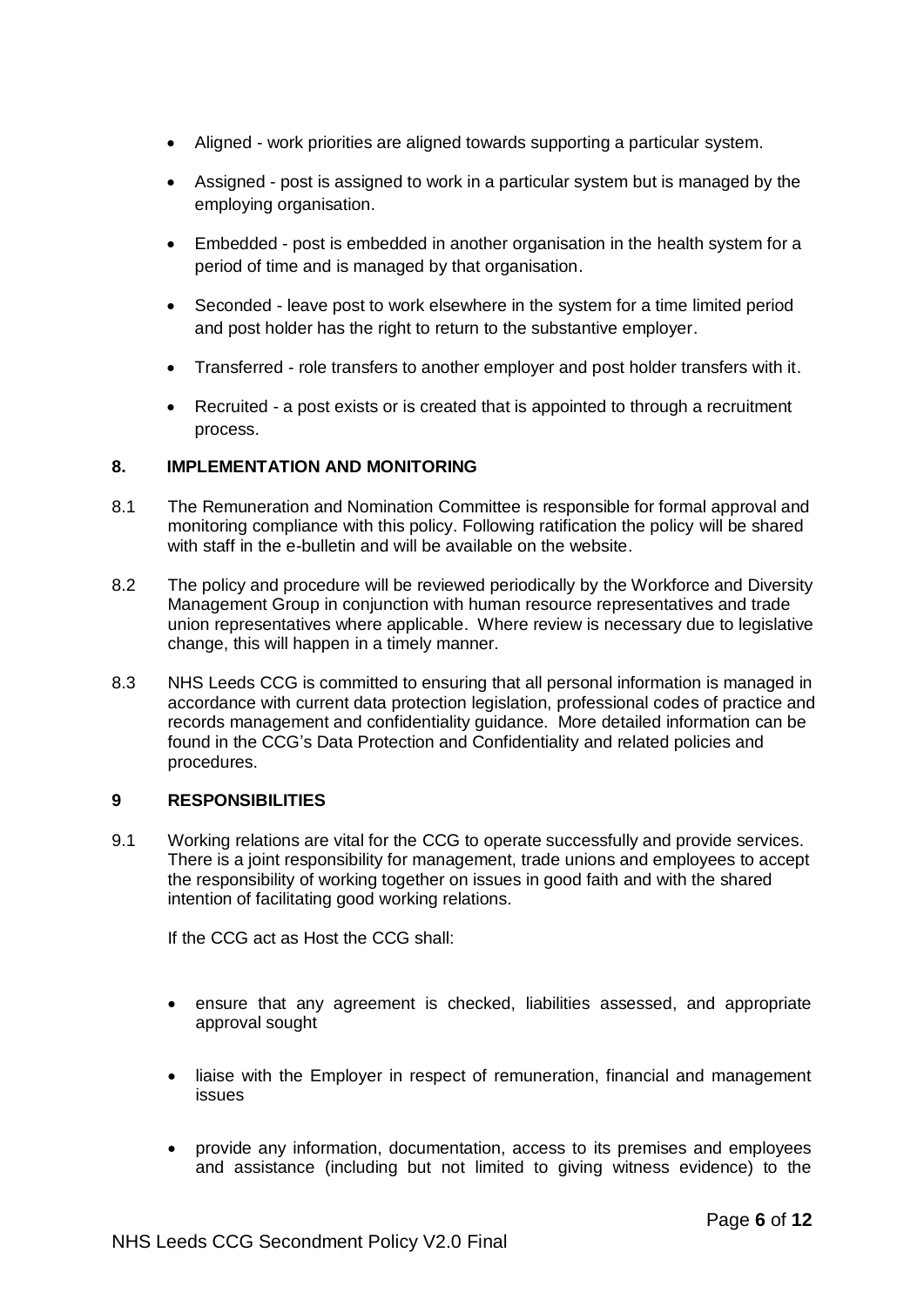Employer to deal with any management issues concerning the Secondee whether under the Employer's internal procedures or before any court of tribunal

- allow the Employer to deal with any management issues concerning the Secondee during the Secondment Period, where relevant following consultation with the Host;
- retain day-to-day control of the Secondee's activities

#### **9.2 Employees**

- 9.2.1 It is the responsibility of employees to ensure that:
	- They follow the principles in this policy and sign the secondment agreement to formalise arrangements.
	- They familiarise themselves with and abide by the terms of the agreement

#### **9.3 Line Managers**

- 9.3.1 It is the responsibility of line managers to ensure that:
	- All secondment requests are considered in line with this policy.
	- Requests should only be refused if there is a clear, demonstrable business reason why this is not practical.
	- They understand the employment liabilities and responsibilities of agreeing to a secondment arrangement
	- They facilitate the fulfilment of the requirements of the employment contract

#### **9.4 Human Resources Team**

- 9.4.1 The Human Resource representative will provide advice and support on all aspects of this policy to ensure application and implementation.
- 9.4.2 The HR representative can provide assistance with the Secondment Review Process.

#### **10. PRINCIPLES**

- 10.1 Secondment requests will be considered in line with business needs and may be refused on that basis. Employees must complete a secondment application form stating the reasons why they wish to undertake the secondment, giving due consideration to personal and organisational benefits and outcomes i.e. gaining new skills and experiences which can be brought back to the organisation, developing wider networks, understanding different organisational contexts etc.
- 10.2 Staff who enter into secondment agreements will be asked to sign a secondment agreement outlining the terms and parameters of the secondment in advance of the secondment starting.
- 10.3 Any individual who agrees to undertake a secondment will be expected to keep any information, which may be made available to them as a direct result of the secondment, (e.g. personnel, salary, business sensitive information) confidential.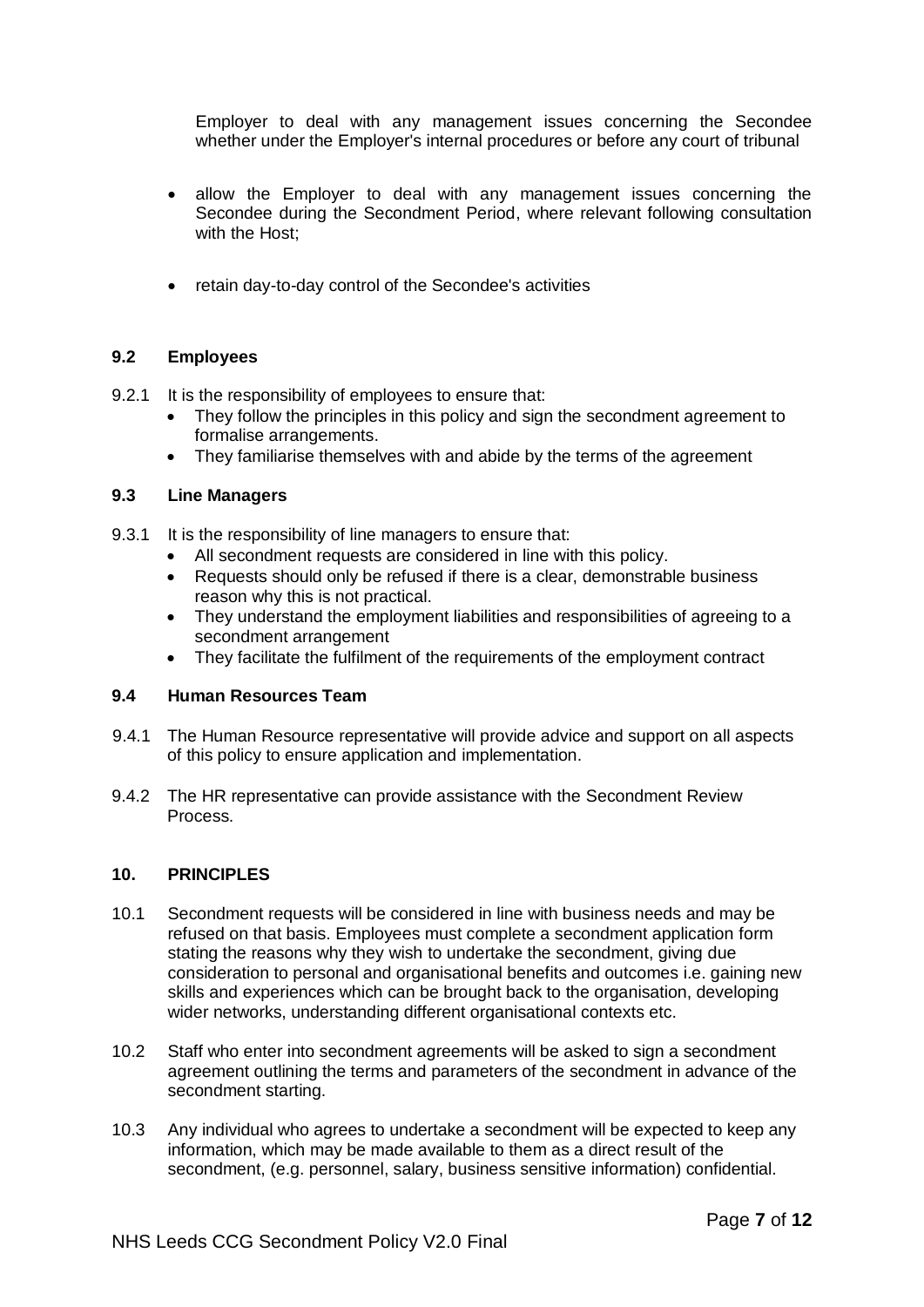- 10.4 Employees on secondment with an external organisation will retain all of their continuity of service rights with the employing organisation.
- 10.5 Staff who undertake a secondment will be entitled to return to their substantive post on completion of the secondment. Should the substantive post be subject to organisational change this will be dealt with in line with the normal organisation procedure.
- 10.6 The duration of a secondment will vary depending on the circumstances. However the minimum is 3 months and a maximum 24 months with exceptions to be arranged with the relevant line manager and support from Human Resources.
- 10.7 Guidance and support can be provided by HR and Finance to line managers

#### **11. INTERNAL SECONDMENTS**

- 11.1 Where a department within the Organisation identifies that a secondment opportunity exists, consideration should be given to the length of the secondment, any training required and the skills set or specialist knowledge required of staff undertaking the secondment.
- 11.2 Depending on the nature of secondment, the vacancy will either be advertised in line with the organisation's Recruitment policy, or, a request will be made directly to the relevant department if the secondment requires specialist skills or knowledge.
- 11.3 There is no explicit obligation on a line manager to release an individual but proper consideration should be given to such a request. Any refusal to allow an individual to accept a secondment opportunity should be carefully considered and the potential long term benefits to the Organisation should not be overlooked. An explanation should be given to the employee if a request is refused.
- 11.4 Once agreed, the line manager will liaise with the departments to facilitate an agreement and agree what parameters will be applied to it. The line manager will then liaise with the HR representative to develop the secondment agreement.

#### **12. EXTERNAL SECONDMENTS**

- 12.1 If the secondee is from an external organisation, the individual's line manager will liaise with the organisation to facilitate an agreement and agree the parameters involved, detailing very clearly the agreed funding arrangements. The individual's line manager will then liaise with the HR representative to develop the secondment agreement.
- 12.2 Where an individual manager is approached by an external organisation regarding a secondment opportunity for an employee, advice should be sought from the HR representative. If the secondment is feasible, the line manager will facilitate the agreement between all parties involved, and then liaise with the HR Representative to develop the secondment agreement.
- 12.3 Where an employee wishes to pursue a secondment opportunity with an external organisation they should approach their manager indicating that they wish to apply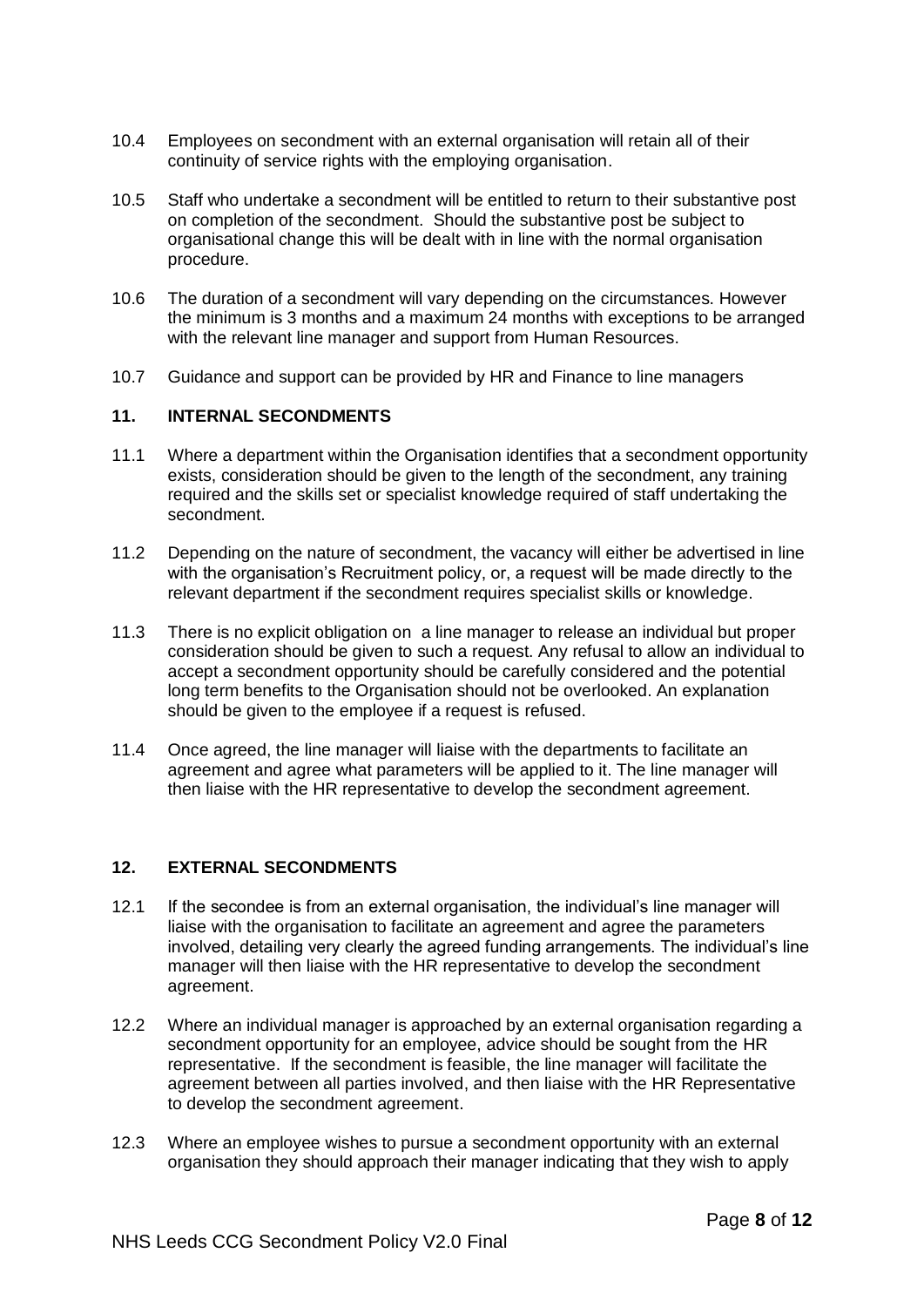for an external secondment.

- 12.4 Agreement must be reached on how the individual's salary will be paid and which body will be responsible for meeting any additional expenses such as training/ course fees, travel and subsistence allowances.
- 12.5 During the period of the secondment the individual's Terms and Conditions will remain the same and continue to be subject to the employing organisation's policies and procedures. Exceptions to this will be mutually agreed in advance between all three parties with HR support.
- 12.6 Secondees are responsible for reporting any reasons for absence directly to both the employer organisation and the host organisation in accordance with their own absence management policies.
- 12.7 Whilst on any secondment employees will continue to accrue annual leave entitlements and be permitted to take annual leave to their entitlement limit with the agreement of the host organisation. Where an employee takes a period of Maternity Leave (including adoption/ paternity leave) during the course of the secondment accrual of their annual leave entitlements will continue to apply.

#### **13. FUNDING ARRANGEMENTS**

- 13.1 Prior to the secondment taking place the appropriate manager(s) must liaise with HR and Finance to agree who will be funding the secondment and how the payment arrangements are to be facilitated. Depending on the individual agreements it may be appropriate to submit a change form or arrange for a debtors invoice to be raised.
- 13.2 Where the grade of the secondment post is higher than the grade of the employee's substantive post, the full salary cost will be paid by the Organisation and recovered from the host organisation. On return to the Organisation the employee will revert to their substantive grade and salary.

#### **14. WORKING ARRANGEMENTS**

14.1 For the duration of the secondment or work placement the individual will be required to comply with the working/cover arrangements of the department or host employer. Any agreement to exceed/reduce their contractual working hours will be subject to agreement at the initiation of the secondment and the conditions of Working Time Regulations.

#### **15. COMMUNICATION**

- 15.1 When on secondment it will be agreed by all parties that three way communication between the secondee, host organisation and the employer is maintained.
- 15.2 The Employer Organisation has responsibility for ensuring that the secondee is kept informed of and consulted about any organisational change that takes place during their period of secondment.

#### **16. MANAGERS' RESPONSIBILITIES**

16.1 For managers who are accountable for line managing the secondee, it will be their responsibility to outline at the start what their objectives are for the duration of the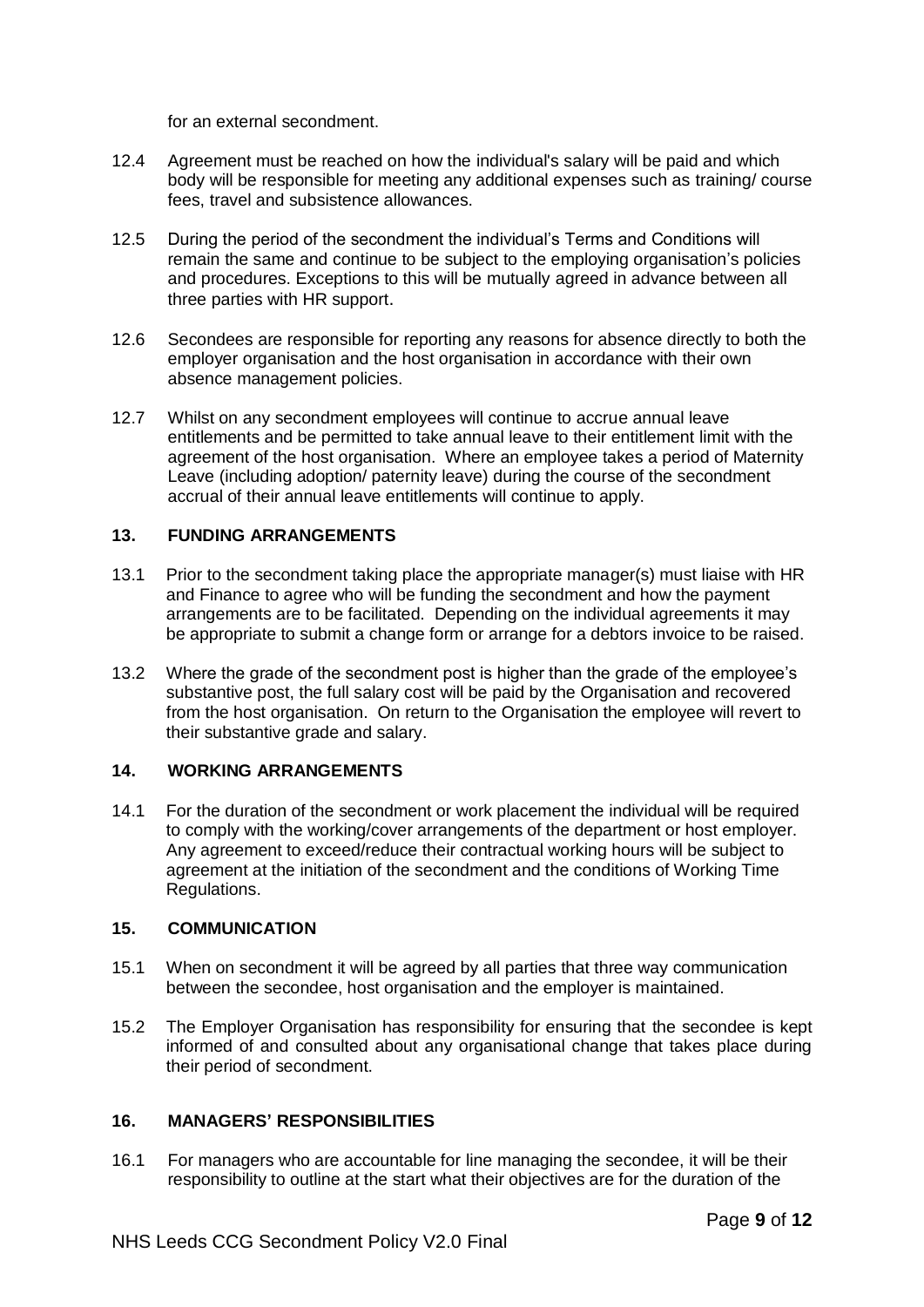secondment. Managers must also conduct performance reviews/appraisals in line with local policies and in consultation with the Employer.

16.2 The substantive line manager will provide all the appropriate information to the HR representative who will then produce the secondment agreement.

#### **17. TERMINATION OR EXTENSION OF SECONDMENT**

- 17.1 A request for an extension of an existing secondment should be considered in accordance with the needs of the service, and be mutually agreed by all parties and confirmed in writing. If an extension is refused, an explanation should be given to the employee.
- 17.2 The secondment may be terminated by either party in writing with the previously agreed notice period laid out in the secondment agreement.

#### **18. SECONDMENT RESULTING IN PERMANENT APPOINTMENT**

- 18.1 Where a secondment post becomes a permanent post the individual in that secondment may only be offered the post if a full recruitment process was carried out for the secondment, and it was clear that there was a possibility of it becoming permanent.
- 18.2 If a full recruitment process was not followed then a recruitment and selection process will need to be carried out.

#### **19 APPEAL**

19.1 An employee may use the Grievance Procedure if they feel that they have been treated unfairly in relation to application of this policy.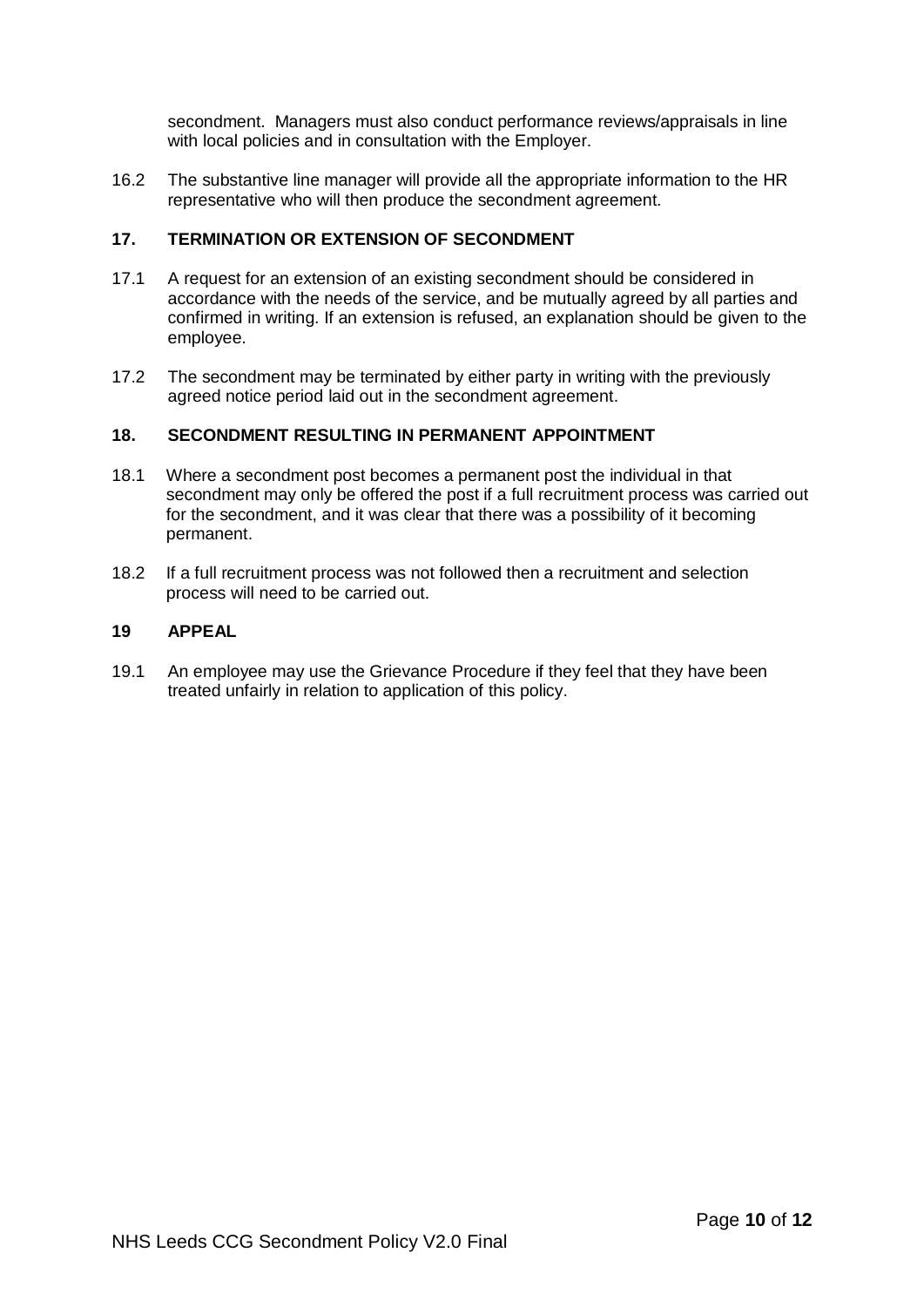# **Equality Impact Assessment**

| Title of policy                                        | <b>Secondment Policy</b>   |                          |  |
|--------------------------------------------------------|----------------------------|--------------------------|--|
| Names and roles of people completing the<br>assessment | Ian Corbishley, HR Manager |                          |  |
| Date assessment started/completed                      | Started:<br>31/05/2018     | Completed:<br>31/05/2018 |  |

| 1. Outline           |                                                                |
|----------------------|----------------------------------------------------------------|
| Give a brief summary | This policy sets out a procedure for receiving and considering |
| of the policy        | internal and external secondment requests.                     |
| What outcomes do you | For the policy to comply with statutory requirements, NHS      |
| want to achieve      | Litigation Authority Standards and best practice.              |

# **2.Analysis of impact**

This is the core of the assessment, using the information above detail the actual or likely impact on protected groups, with consideration of the general duty to;

eliminate unlawful discrimination; advance equality of opportunity; foster good relations

|                              | Are there any likely<br>impacts?<br>Are any groups going to be<br>affected differently?<br>Please describe. | Are these<br>negative<br>or<br>positive? | What action will be taken<br>to address any negative<br>impacts or enhance<br>positive ones? |
|------------------------------|-------------------------------------------------------------------------------------------------------------|------------------------------------------|----------------------------------------------------------------------------------------------|
| Age                          | <b>No</b>                                                                                                   |                                          |                                                                                              |
| <b>Carers</b>                | <b>No</b>                                                                                                   |                                          |                                                                                              |
| <b>Disability</b>            | <b>No</b>                                                                                                   |                                          |                                                                                              |
| <b>Sex</b>                   | <b>No</b>                                                                                                   |                                          |                                                                                              |
| Race                         | <b>No</b>                                                                                                   |                                          |                                                                                              |
| <b>Religion or</b><br>belief | <b>No</b>                                                                                                   |                                          |                                                                                              |
| <b>Sexual</b><br>orientation | <b>No</b>                                                                                                   |                                          |                                                                                              |